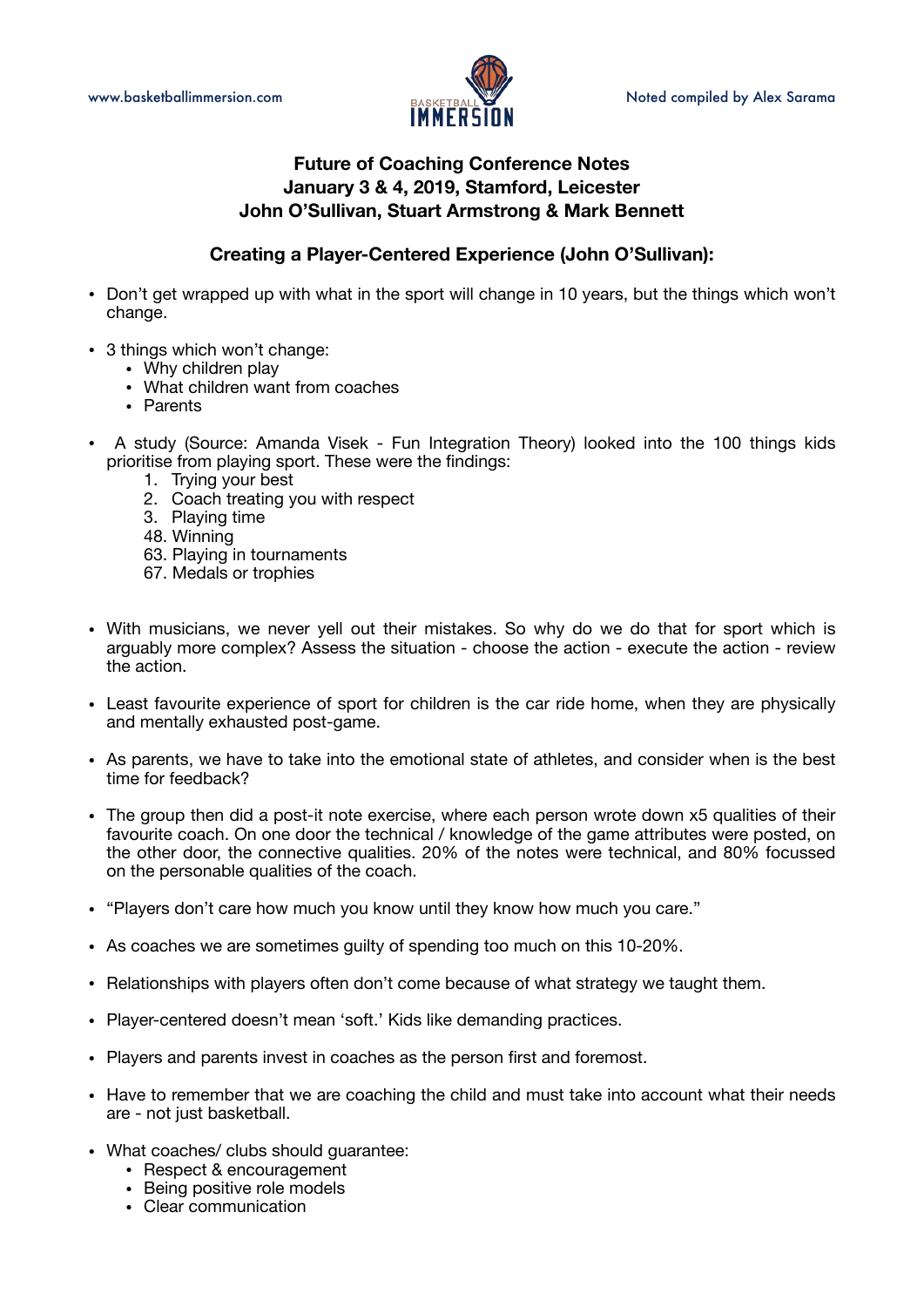

- Knowledge of the game
- Open listeners
- What is quality coaching? (USOC Quality Framework)
	- Essential knowledge
	- Athlete Centered Outcomes focussed on competence, confidence, connection, character
	- Contextual Fit (practices designed for both the age and level of the kids)
- Questions to ask yourself:
	- Why do I coach?
	- Who do I coach the way I coach?
	- How does it feel to be coached by me?
- $\bullet$  A significant question for players to ask  $=$  What is the one thing I wish my coaches knew about me which would help them to coach me better?

## **Value System:**

- To design a team values system, ask the players for the qualities of a great team. Then decide on a core x4 qualities.
- The above becomes the team value system. Put it on a sheet and have each player sign their name at the bottom. Send to parents to show has been agreed upon. If parents want to talk about something on the car ride home, pick one of these value.
- If coaches use quotes before practice, use one of these values. Post-practice, ask players if anyone wants to acknowledge someone behaving in-line with one of the key values.
- For the season-awards, can speak about values rather than statistical awards.
- All the above helps create the culture & environment to get buy-in first, whereby the technical/ tactical can then have an effect.
- A challenge can sometimes be converting kids upset from losing (fixed mindset) due to their previous club/ coach, into a growth mindset and wanting to improve. This is why the value system is better than just seeing success as a winning outcome.

### **Other Notes:**

- Goal is for kids to be active for life and love the sport.
- A good idea sometimes is to send emails to kids for parents to read. Shows you care.
- Parents are a big part of the process and have to be engaged they can't just be ignored.
- Trust does not just come from the coaches having a good ability. Charles Blonden analogy about the tight rope. Trust is something that comes from connection - walking the walk and being dependable.
- Further reading = 'Power of Moments,' 'Inside Out Coaching,' 'Make it Stick'
- "Children only get one childhood. Don't be the reason that they stop playing."
- "Every kid is one relationship away from being a success. Goal of the club and the coaches is to be that catalyst."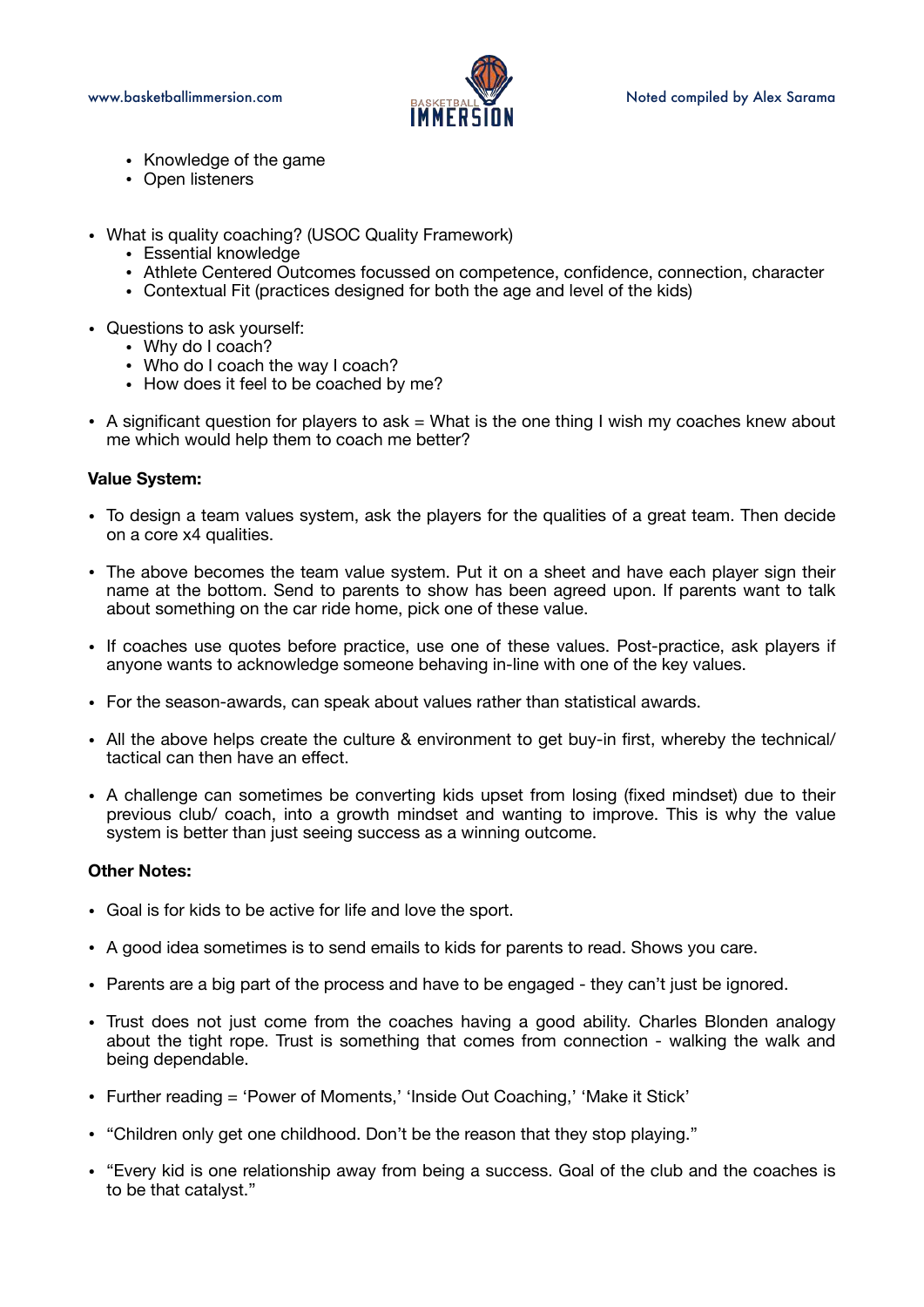

## **Becoming a Master Talent Coach (Stuart Armstrong):**

- Stuart started coaching wanting to become a National Team coach. Then realised he wanted to prefer helping kids becoming the best they could be.
- All the money and funding is often in participation/ elite not the middle ground where most clubs operate. It's the 'piggy in the middle' between performance and participation.
- Talent coach = people improving and helping kids overcome limitations to become the best they can be.
- Challenge for young coaches is finding information that suits and disseminating it there is too much bad information out there!
- Player Centered = Understanding the athletes' needs first, and that everything else flows from that. Secondly, it's adapting to these needs accordingly.
- As coaches, we have to balance wants vs needs. Have to balance development with enjoyment  $=$  games approach.

### **What is Skill?**

- Technique x Skill
- Skill is not a focused property. We shouldn't use the word skill acquisition rather it is 'skill development.'
- The moment defines the skill you need. We often confuse the word skill with technique acquisition.
- Traditional Approach = teach the technique and put it into context after. The problem with this isolation is having to wait for the opportunity for that to happen.
- Ecological Approach = combine skill & context. Start with context, and then see what technique is needed for that environment (emerging - also known as non-linear approach).
- Athletes have to process a constant flow of information in and out. A skilful performer is attuned to these sources. More we can read these sources, the more we can have the desired outcome.
- Complexity first. Complexity isn't a problem or chaotic. Assumption is we must be orderly to succeed in the game. The complexity theory is creating flexible opportunities for individuals to develop (CLA = constraints-led approach).
- Affordances = what opportunities for action emerge as a result of the constraints?
- When players don't follow the game plan, even more order, structure and coach instruction usually occurs. In reality, the players need to spend more time playing the game.
- Counter-culture = creating flexible learning within boundaries and allowing athletes to discover new solutions and techniques.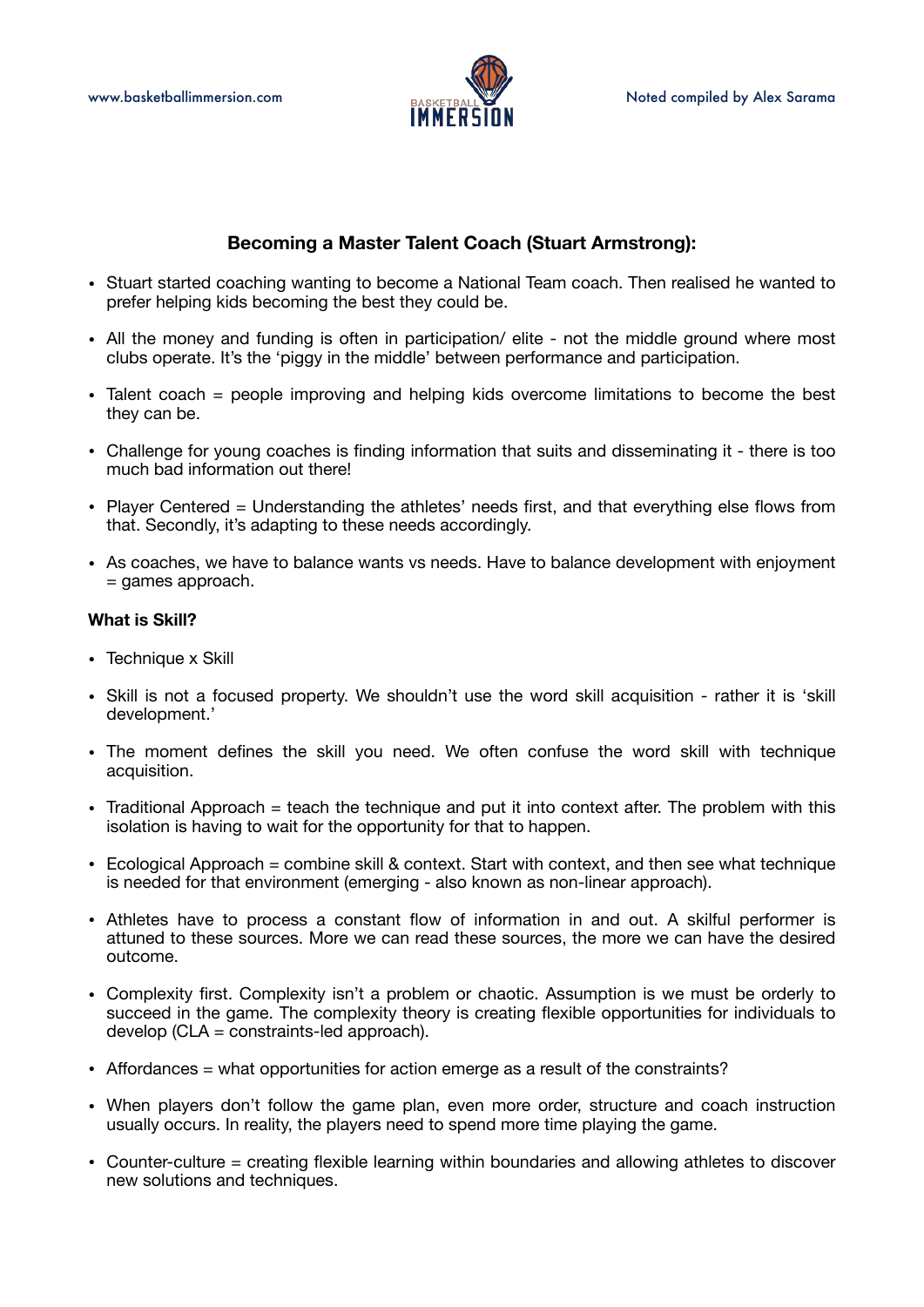

• Prof. Keith Davids - "You can't adapt to an environment you don't inhabit."

#### **Deliberate Practice:**

- Ericsson et al 1993. The idea of quality practice is lost in the 10,000 hour rule. Deliberate practice is difficult to get into.
- Deep Practice Coyle 2003. Failure is essential to improvement. Let players fail first.
- "Play-Peration" = repetition without repetition. Perception & action coupled, safe to fail. Providing implicit feedback and co-creation not correction.
- "Designing Games for Learning" Gee, 2015. Performance before competence. Players learn by doing. Ensure at each new level, players face new challenges. Use games to test for understanding and recall.
- Newcombe D et all 'Funnel of Variability.' Need creative task design to 'gamify' drills and move up the funnel.
- We should use the word potential instead of talent. Everyone has this, as opposed to talent.

#### **Miscellaneous**

• The ice-breakers for this session were 'Cheerleader Rock, Paper, Scissors.' Had to introduce yourself to someone new and play rock, paper, scissors. If you won, they become your cheerleader. Kept going until one person had the whole room as they cheerleaders. Worked well with a large group.



The Funnel of Variability is a great visual depiction of why we want to avoid 'drills.' I asked what 'Unit Play' and this is something only relevant to hockey - it's basically a small-sided game (SSG).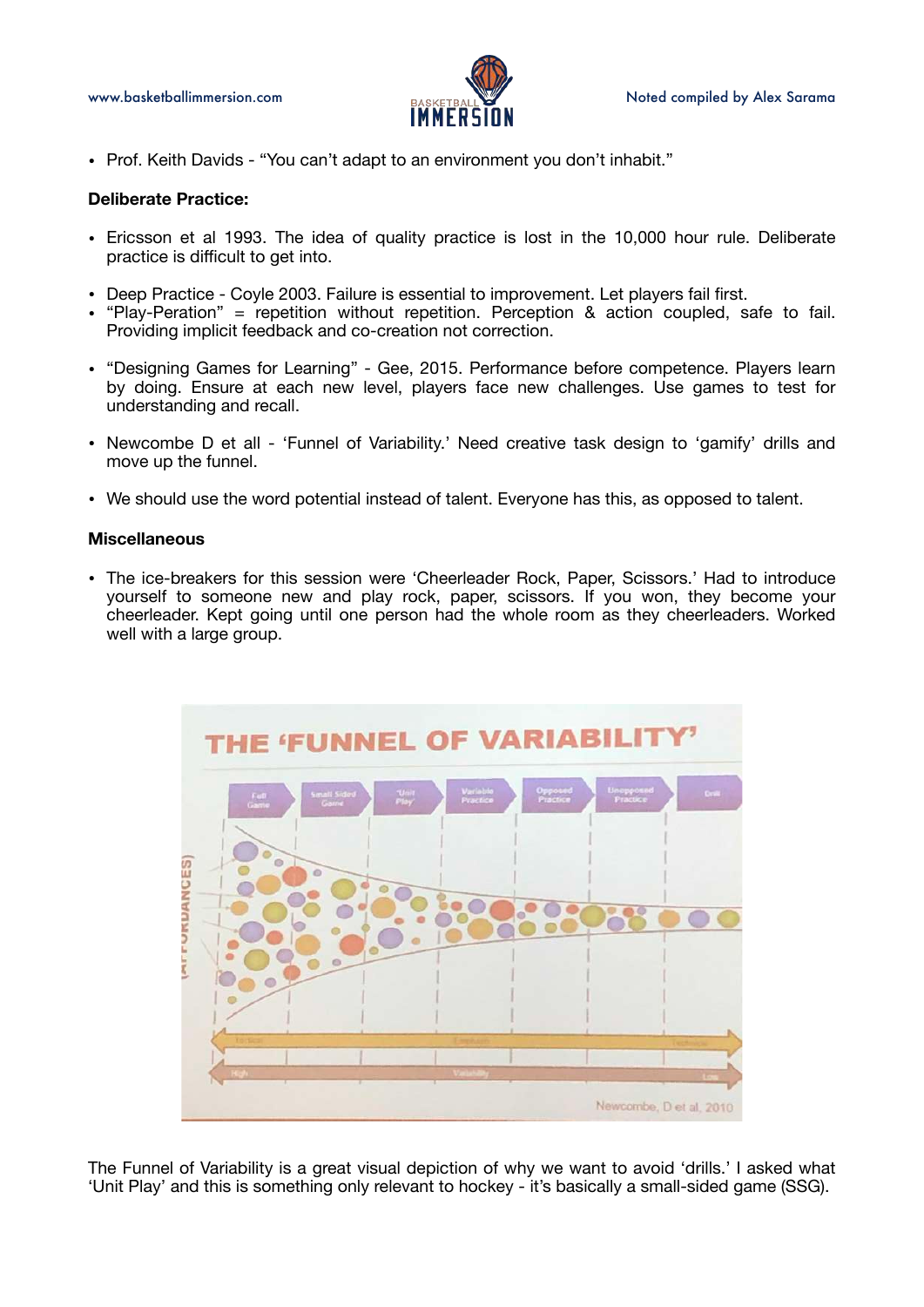

Note that variable practice (e.g. playing with guided defenders as per the article Joerik shared with us yesterday) comes straight after the SSG. Then we have opposed and unopposed practice, then the drill. It only takes a little bit of creativity with practice design to transform a drill and move it back up the funnel. Sometimes it may look like we are running a drill but the idea is to reverse the direction as quickly as possible through loading, so we're actually spending most of the time in a different part of the funnel (e.g. variable practice).

## **The PDS System (Mark Bennett):**

- How many times do coaches ask players a question when they do something well, instead of just asking them a question when they do something wrong?
- Players are therefore used to only being asked questions when something is wrong.
- Athlete entered doesn't mean asking players questions. It's players being effective without the coach.
- To win games, Mark argues first and foremost that effective behaviours are needed.
- What is excellence? Doing the best with what you can in the here and now.
- We have to demonstrate excellence all the time as coaches. Values set at the start of the season are typically not enforced in difficult moments. This is because these aren't enforced in practice so players don't know what they look like.
- Mark suggests using an internal WhatsApp or Slack group to review behaviours post-game with coaches. Review yourself first, then the team. Junior coach should review first so they're not influenced by the Head Coach.
- Players should have the right to remind the coach if they're emotionally unbalanced.
- Hot review = review immediately after practice or a game. Cold review = review after watching film a few hours later. Critical that coaches do this themselves at practice and also during games (also pre-game, HT and Time-Out talks should be filmed be a video camera or go pro).
- If coach talks too much in practice, players and fellow coaches should have a trigger word to get back into the action. Mark uses 'pineapple.' If a player says this, it's then on them to go out and execute what the coach was talking about, otherwise coach can recall them.
- Developing the person with behaviours and values first is the most important, as the technical/ tactical is easy.
- Competence is a by-product of successful behaviours.
- We're only self-critical when we're self-aware. Reason to film everything.
- Relentless = not giving up on something we decide to do. 'Plan the work & work the plan.'
- Sometimes the support staff (Assistant Coach and Team Managers) can be the biggest barriers in coaching the way you want to coach with your team.
- Sessions should be what's right for the youth athlete, not for the 40 year old coach.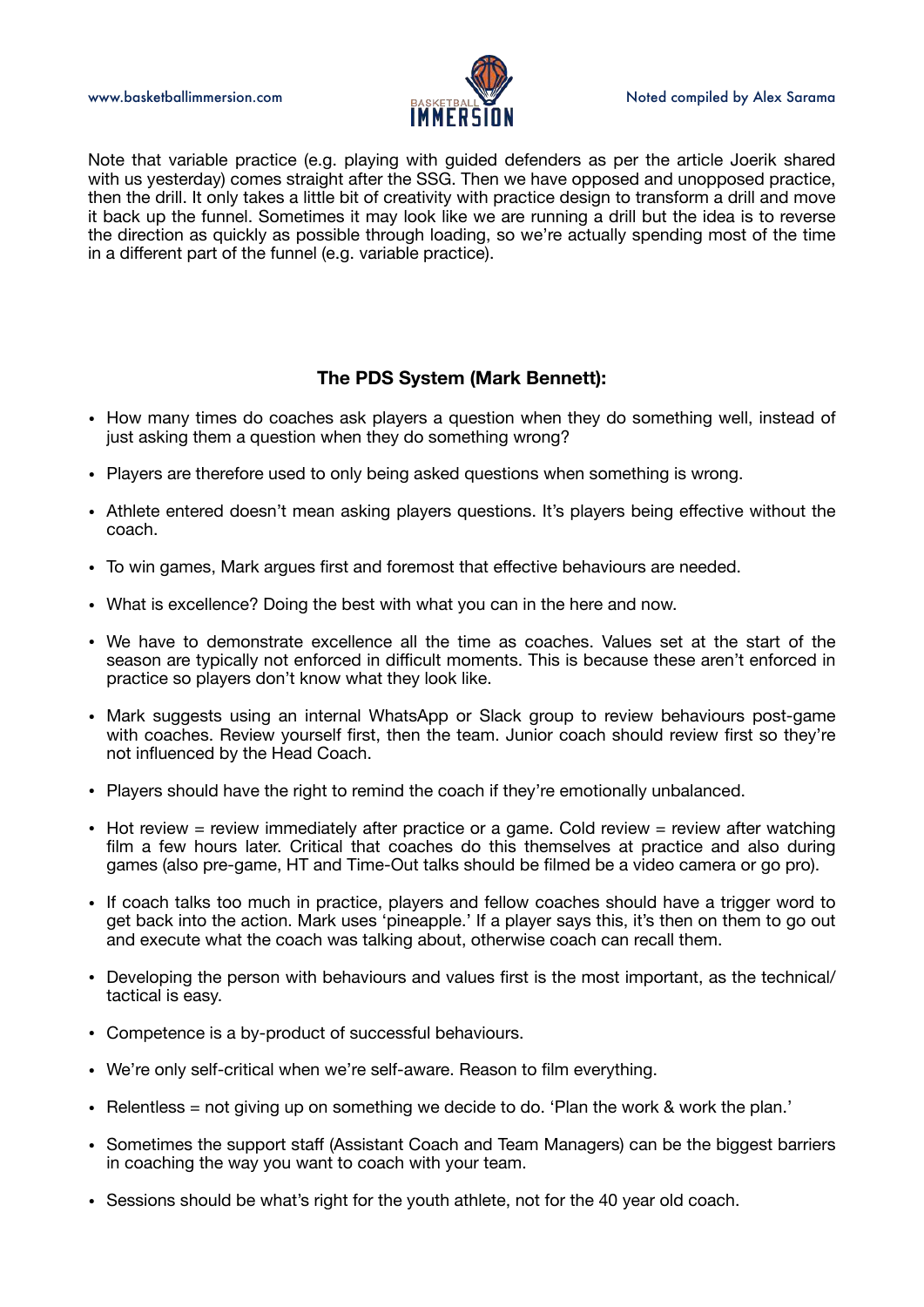

#### **'Knowing Our Own Baseline'**

- How often do we film ourselves managing, coaching, teaching, mentoring?
- Important to have someone impartial who can give you feedback on the video.
	- Behaviours they observe, how you interact
	- Then get someone else to add more notes onto this
	- Do detailed feedback as explained above twice a month. Should watch all practices/ games anyway.
- Most effective way to give feedback to players is get them to wear the Go-Pro. Then go through the tape with them and talk about what you did and didn't say. Especially good for teaching effective communication.
- In every practice, you should clarify the critical outcome and what UAEs (Unacceptable, Acceptable, Excellence) look like within each segment.
- On feedback, player should always go first and last. All feedback is positive as a chance to improve.
- Sometimes get athletes to review for 20 seconds in groups before coming into you. Nominate someone to review or conclude for a max time-frame of 30 secs after this. Ensure they conclude not you.
- After doing these reviews, coaches must then scan to check for understanding and that they are actually doing what they said they were going to do. If not, are they recognising this and doing something about it?
- There is still time for coach intervention (T stage of TLC Canadian model). Can tell players on the whiteboard before practice what section is coach-led.
- If players nail something, make sure they recognize it and you praise it.
- On the other hand, if something wasn't accomplished, important to ask what prevented them from doing it?
- Looking for players to communicate live to adapt to the problem. This is especially appropriate to FIBA rules with our time-out system - you can't always call one!
- If players recognised something wasn't working, why didn't you do something about it?
- Shouting 'great' or 'excellent' provided no value. Then the player feedback is just based on what the coach says.
- Everyone understands what a coach looks like, but important with your club to establish what an effective coach looks like.
- Ideal athlete is someone able to do something without the coach's instruction.
- Mark uses non-negotiables as 3 values the team have to commit to in every moment of practice. These are defined to the team at the start of the season. More on this later on in the 'Rule of 3' notes - this is the crux of what the PDS system is.
- The goal of Mark's approach is to develop a team that doesn't need to stop to problem solve.
- Alan Keane players have to earn the right to be coached tactically. If not committing to the behaviours 100%, they're not going to absorb the tactical component.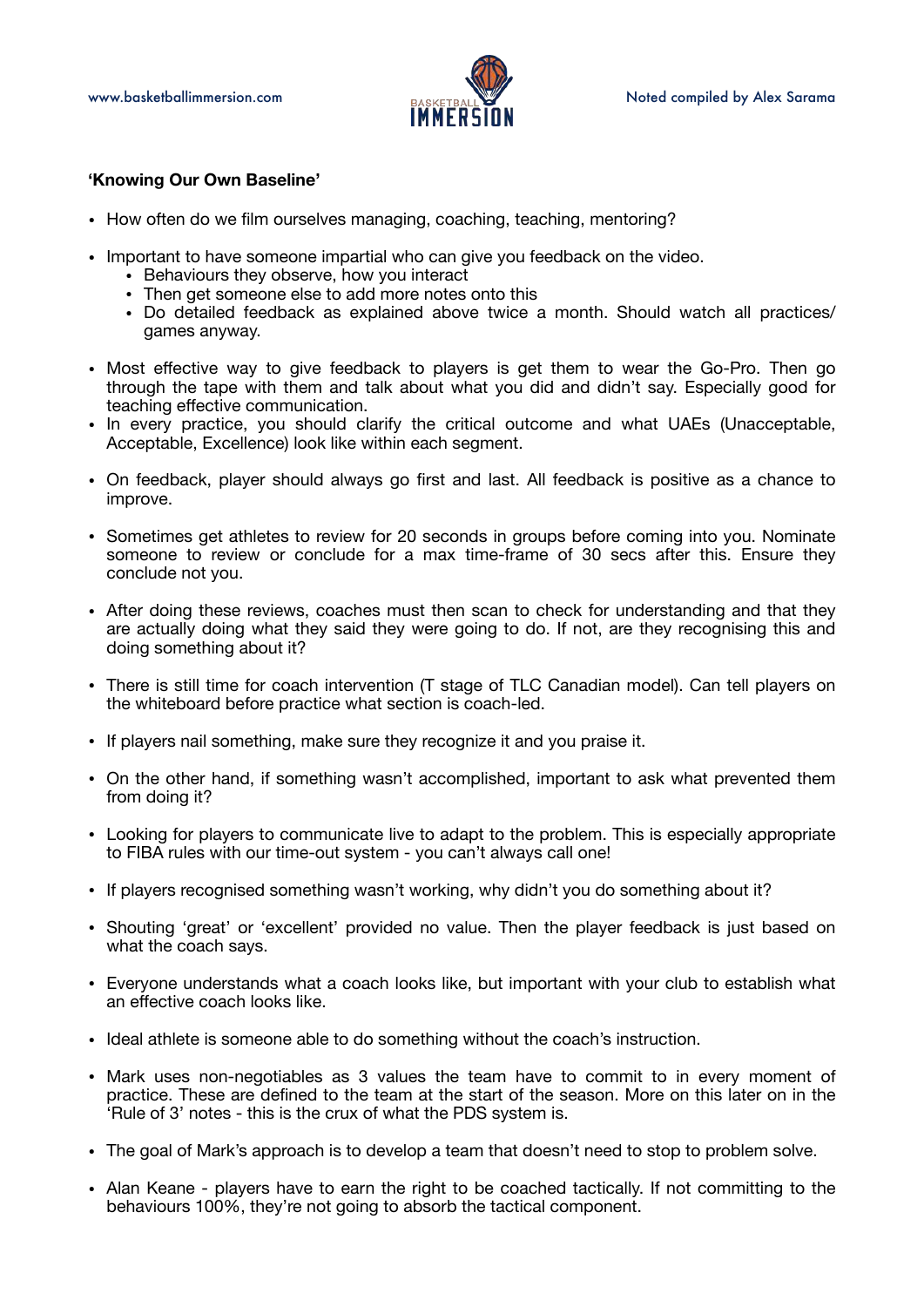

• 'Covert Reviews' are done by Mark to check for understanding and to see what athletes remember and reply. After the warm-up, create a scenario to recall concepts from previous sessions. Can be secret and hide the real focus by tricking them. For example, say this is a 'transition defense drill' but really we're looking for their execution of 2v1.

#### **Keys:**

- Be aware of your own state and manage it
- Be aware of how much, what and how you are talking.
- Don't talk too much 'pineapple.'

#### **Time-Out Ideas**

- Two key questions: why have we called a TO and why have they called a TO?
- What does success look like with this?
- Do you need me? If players say yes or don't know, then coach intervenes.

#### **E-Colors Test (John O'Sullivan):**

- Referenced Steve Kerr's autobiography several times sounds like it's worth buying!
- We did an E-Colors test which was quite fascinating. The personality tests I've done before didn't really resonate with me, but this one really caught my attention. The app was free (E-Colors on the Apple Store) and took about 10 minutes to answer all the questions. After getting my profile, we were organised into groups with people that got the closest matches.
- My results came back with the following:
	- Profile 'The Doing Thinker.' Tends to get bored by day-to-day routines. Have rigorous and rigid standards and demand perfection, typically being over-critical of myself and others. Task-oriented and often need to analyse situations before fully understanding them.
	- Strengths: Logical in approach, speed and quality of work, pioneer by nature
	- Coaching Opportunities: Often judgemental of others, not very good at expressing thoughts and feelings, can sometimes appear aloof, calculating and too intense.
- This was very interesting, as the 4 other coaches on my table seemed exactly like me! It generated some very fascinating discussions.
- I think this can be a good task to do with club staff. Good to get an idea of how different coaches work best and how we can improve on our own coaching points.
- 'The more we understand each other and howe we interact, the more successful our outcomes will be.'
- The way we give and take information is based on personality. This means we all react differently and have to learn when to pause, listen better etc.
- Greatest illusion about communications is that it's taken place. Culture is about creating a common language an understanding. The more we know about us, the more we know about each other and how we can improve as a team.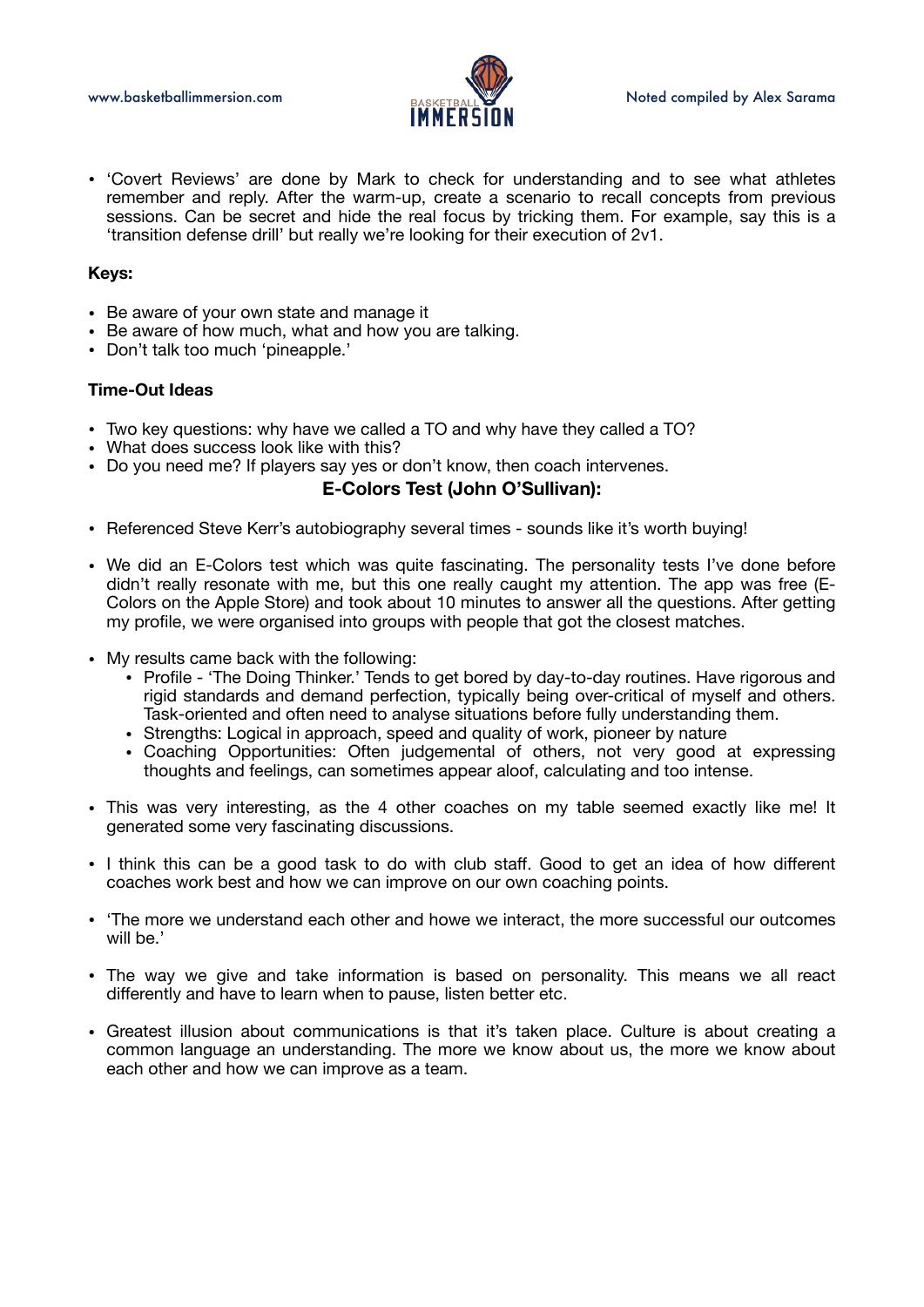

# **What is Talent? (Stuart Armstrong)**

- The gifted and talented program set-up in England is a two-edged sword. Makes participants feel entitled and being labelled 'talented' can mean they no longer work hard (growth mindset).
- We need to redefine what talent is. 'People aspire to be what other people aspire of them.'
- We often describe the best players by looking at the scorebook instead of potential.
- Personally, I don't use the word talented much, if ever at all. I'm more in-line with John O'Sullivan's thought on this (he says he doesn't define talent as it's not something which exists). It's worth nothing Stuart's podcast is obviously called 'The Talent Equation', which is probably why he goes into such a lengthly explanation to justify the concept of 'talent.'
- We should stop calling programs 'Talent ID/ identification.' It can be almost impossible to compare kids due to absences in the system (iceberg effect).
- Nature vs Nurture (G v E) vs Nature + Nurture (G + E). It's a bit of both (especially for basketball you need the nature part!)
- $\bullet$  Epigenetics = how genes interact with the environment. There is a dynamic interaction between G & E. We can do far more on the nurture side of the scale than people expect.
- Genes aren't switched on and off like a volume button.
- Dave Snowden 'talent is not to be confused with ability.'
- Coaches often don't train the grit/ mindset part as well as ability. If you can do both it's the golden ticket!
- Stuart concluded by providing a definition of talent, which he considers to be a mathematical equation:
- Talent = (Ability x Grit/ Mindset) x Environment **divided by** Time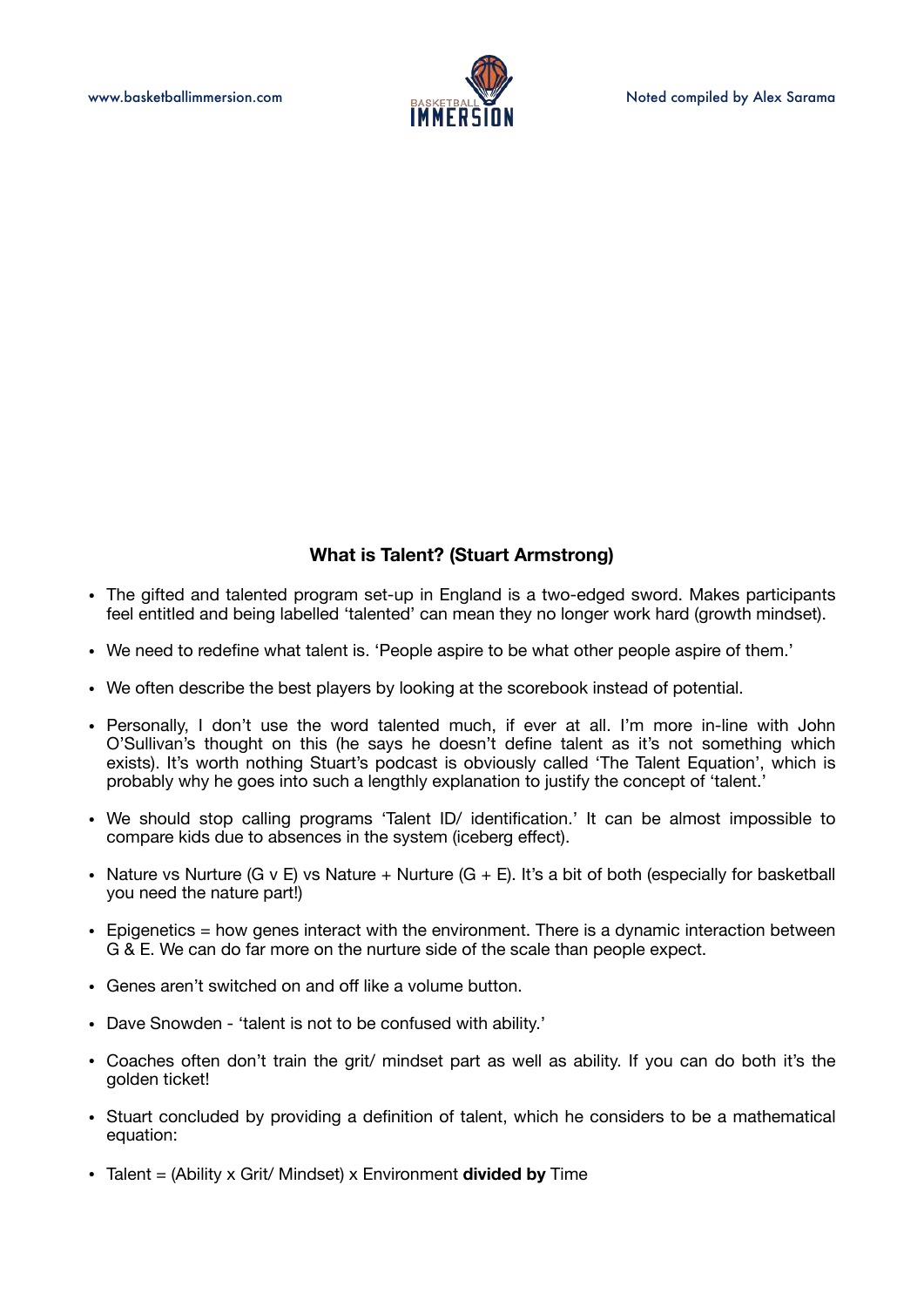

|                              |                                            | THE TALENT ID-CEBERG<br>INTERNAL FACTORS INFLUENCING SUMAN BEVELOPMENT.        |  |
|------------------------------|--------------------------------------------|--------------------------------------------------------------------------------|--|
|                              |                                            |                                                                                |  |
|                              | A BOILEY V                                 |                                                                                |  |
|                              | <b><i>FRIDAY COLL</i></b>                  | WELNER                                                                         |  |
|                              |                                            |                                                                                |  |
| <b>ARICITY TO</b><br>LEASES. |                                            | <b>FULLISH</b><br><b>BYT VALLS</b>                                             |  |
| <b><i>EXTRAPTS</i></b>       | <b>STALING</b><br><b>PALLAS</b><br>P资源发展日本 | 150 Y Y J<br><b><i>RESETTING</i></b><br><b>TID FIESLUIGE</b><br><b>AITICSL</b> |  |

## **The Rule of 3 (Mark Bennett):**

- The Rule of 3 is a part of Mark's 'system' which allows players to problem solve live.
- The concept of playing and identifying strengths & weaknesses in the opposition at the same time.
- Overtly recognising the positive and negative not just the negative
- UAE = Unacceptable, Acceptable, Exceptional. What does this look compared to our values?
- The Rule of 3 is essentially players first self-recognising that something (a behaviour or technical/ tactical skill for which the UAEs have already been defined) was unacceptable. If there is no self-recognition, a peer should then step-in to recognise it and provide feedback. If this doesn't happen, it's then the coach who intervenes. The system is therefore all about driving behaviours to get players self-aware of themselves and each other as opposed to just relying on the coach for correction.

#### **Common Mistakes with the Rule of 3:**

- Coach not scanning well and getting caught up in the play instead of looking for behaviours and players self-recognising and players providing peer-to-peer feedback that is effective (effective = changes the behaviour).
- For instance, say a non-negotiable is communication but there is no effective comms, looking for a player to self-recognise this by raising their hand or saying this out-loud. If this doesn't happen, a fellow player can correct this by having a conversation with them on the fly or hand recognition (e.g comment then hi-5 or fist bump).
- Not agreeing what unacceptable, acceptable, excellent look like for the technical/ tactical components of a small-sided game.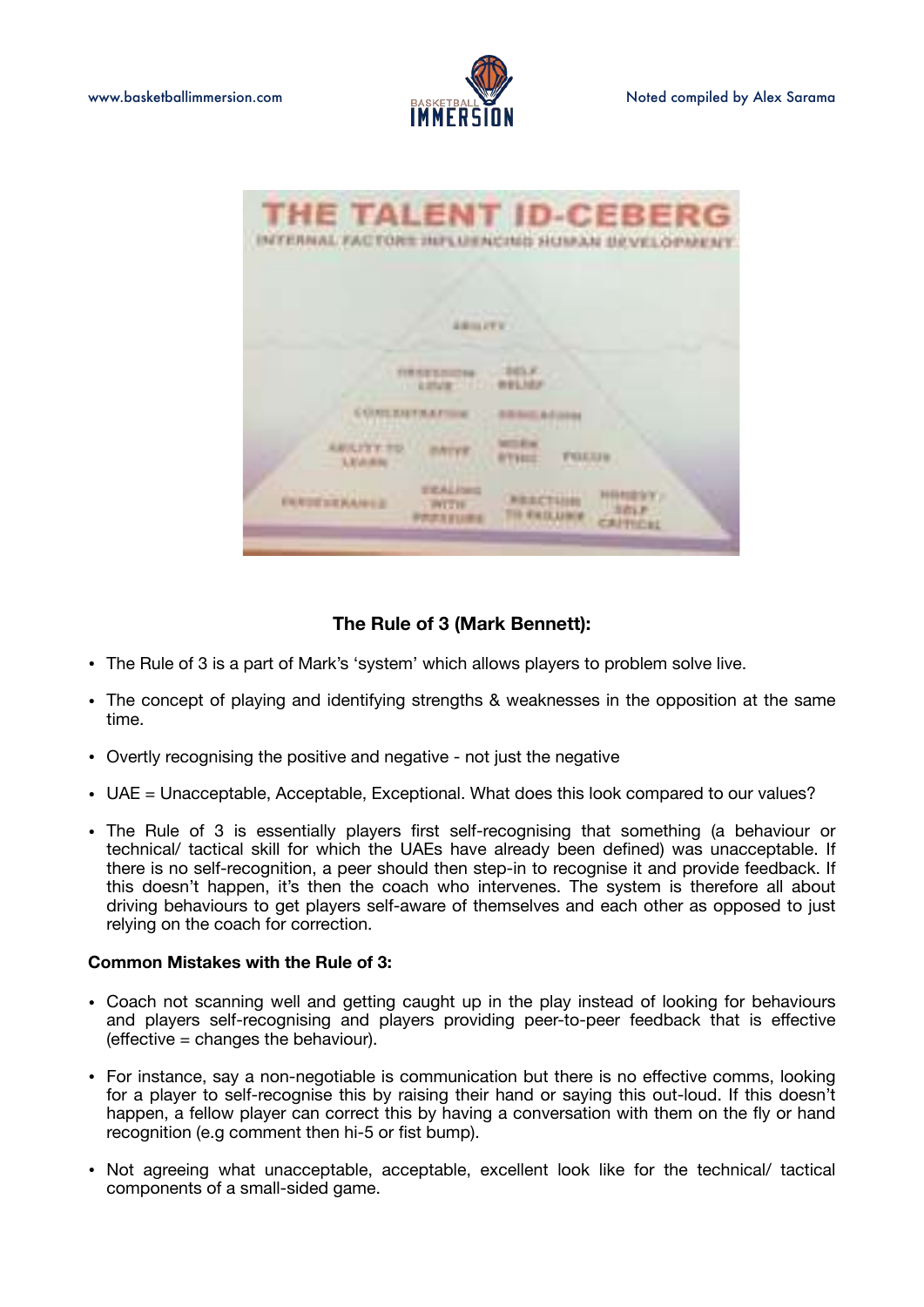

- Checking change success by looking at performance before behaviour.
- Moving on too quickly and not allowing time for players to 'wobble' and adjust their behaviours. Too much context also inhibits learning.

#### **Setting the Non-Negotiables:**

- These are values or behaviours not technical/ tactical.
- Most effective when the team pick them rather than the coach. Can use John's value sheet idea and then have 2 or 3 of these values as the behaviours that we want to drive.
- For the non-negotiables, very important to have the UAEs identified so players know and understand what they are looking for an what the excellence looks like.
- Personally, I think communication is a good non-negotiable to set as it's easy to measure and can have a big impact. I would probably pick this as the coach, and then let the players decide the other 2 non-negotiables so it's still led by them.

#### **Effective Scanning (in order):**

- Looking for failures with non-negotiables.
- Looking for self and peer-acknowledgement by players.
- Looking to see the behaviour modification.
- Then looking for the technical/ tactical last (as subject to Mark's beliefs, behaviours are most important). Personally, I disagree and would if I do this next year, will have 2 behaviours from the PDS system but then use the Rule of 3 concept to have players looking for 2 or 3 tec/ tac areas of emphasis that we have talked about (unless it's a compete stage of the practice or I'm checking for recall or understanding). This may be too much for the players, but think it's a good way to equally incorporate both.
- Remember that coach intervention can be individual or group-led. The whole idea behind this is getting players more self-ware, and then if that fails, the fact that peer-to-peer feedback is more effective than the coach instructing.
- If you have an assistant coach, have them scan for behaviours and the head coach scan for technical/ tactical. Also very good to use waiting or injured players to scan this too - keeps them engaged in the practice.

### **Rule of 3 In Practice:**

- 1. Already agreed what excellence looks like.
- 2. Athlete is aware of unacceptable and continues to adapt/ adjust.
- 3. Athlete is aware of unacceptable, but can't self-manage. Teammates notice athlete is unacceptable and effective influence the athlete (this is an example of where E-Colors are useful, as players may begin to understand best how to relay feedback that will be appropriate for their peer).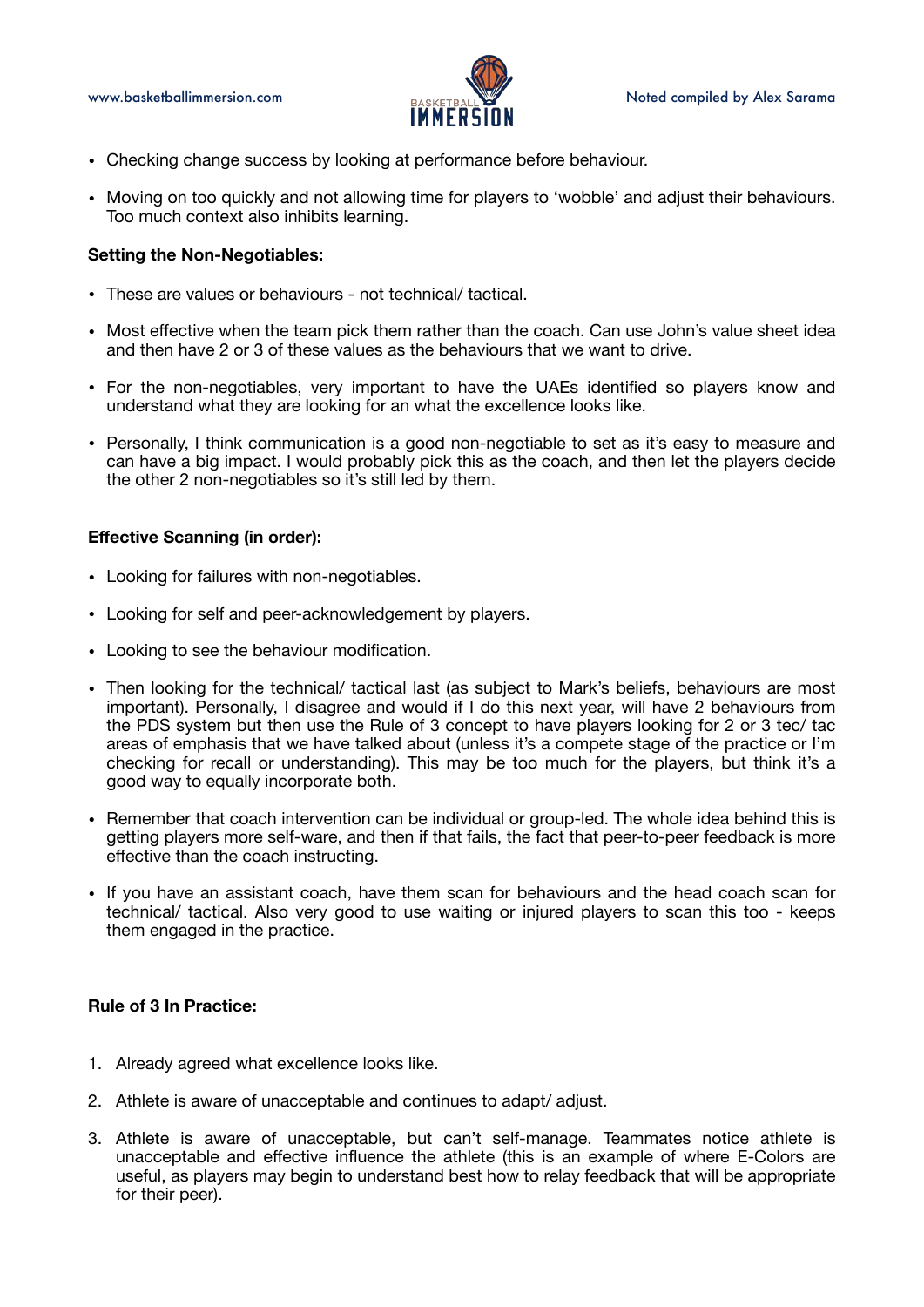

- 4. Athletes are not effective of 2 or 3, so the coach intervenes using effective performance coaching principles:
	- If you could do that again, what would you do?
	- Show me that
	- Remember the positive so players don't just expect questions on a negative. E.g "Did anyone see what Johnny did?"

### **OR…**

- 1. Athlete has good understanding and can make effective choices and commit to them.
- 2. Athlete is insure so asks teammate for support, or teammates reach out to influence.
- 3. Team mates cannot resolve issue, so the coach steps in.
- Peer to peer intervention is the most important but hardest to implement.
- Coach can review learning through substitutions or time-outs.

### **The Reset:**

- How long can you hold an acceptable behaviour for, before dropping into unacceptable? Play any small-sided game or even 5v5, and ask players how long they think they can hold it for.
- If unacceptable, start counting down 5 seconds (can be silent or loud). If there's no adjustment, reset and have a 10 second huddle.
- Can also do it without the countdown shout out the behaviour missing and see if there's a change.
- If players continue to not do something, ask them to come in and reduce the time period.
- When calling players in for individual feedback, a good cue is 'talk me through that last play.'
- What will success look like to you as an individual and you as a team at the end of the season? Good question to try and determine the non-negotiable to set (e.g. behaviours).
- Magic casserole idea  $=$  all players picking  $x5$  and mixing them all in a pot. Then pick out the commonalities and use these as the non-negotiables.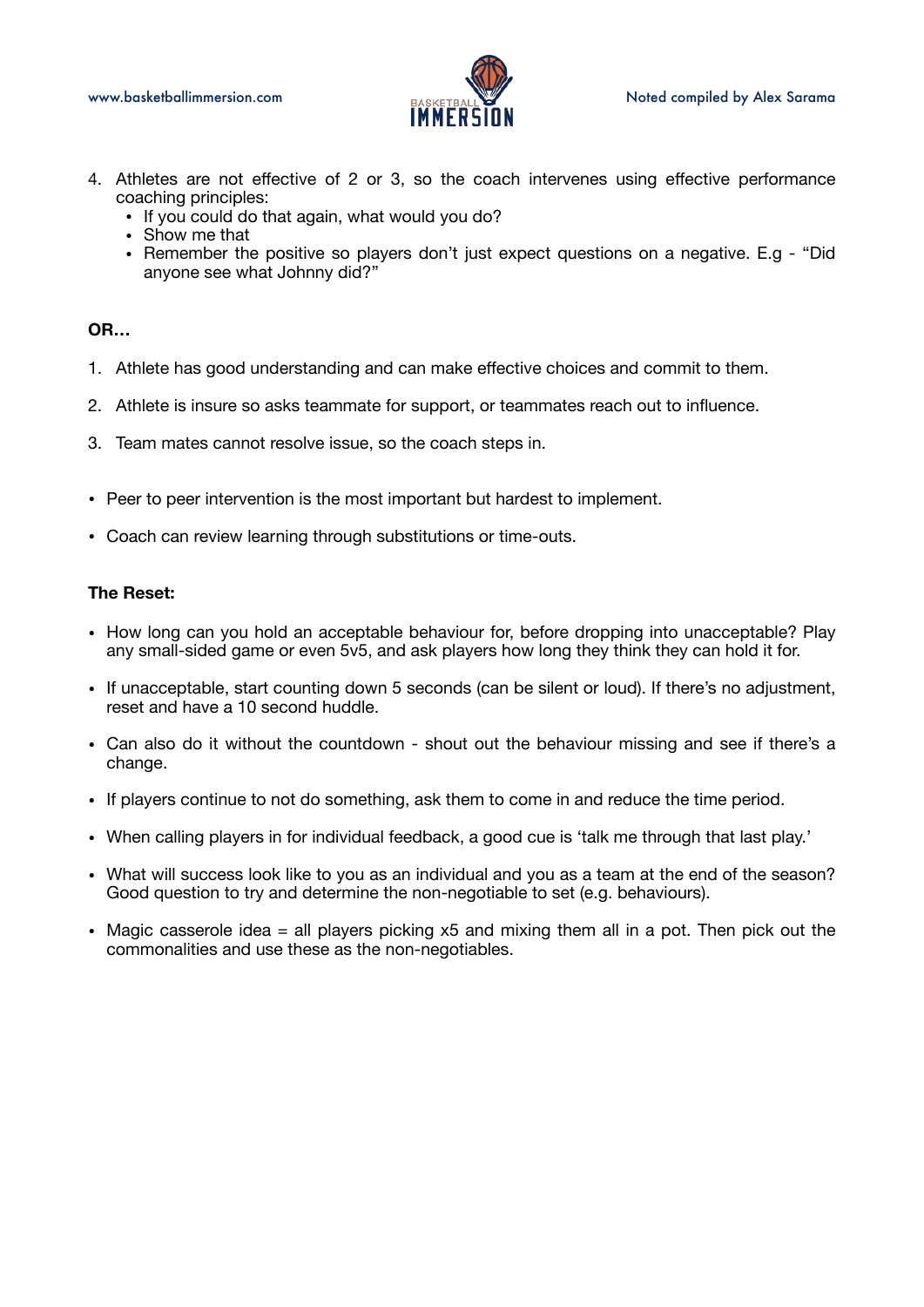

## **My Concluding Thoughts on The Conference:**

- Really beneficial and worth attending. Picked up a lot of nuggets and the networking opportunity was invaluable. Met a lot of like-minded coaches in other sports (sadly my friends Alan Keane and Rob Crump were the only other basketball coaches present).
- Rugby is way ahead with their coaching development compared to basketball. Basketball England should be looking at what they are doing and implementing some of their programs. The coaches there were predominately from rugby and football.
- Stuart Armstrong had an interesting Twitter conversation the other day about this saying he doesn't believe in a middle ground - you're either two feet in or out with one approach or the other.
- Maybe we should move-away from using the term games-based coaching and using CLA instead. Games-based probably is too simplistic and implies we just roll the balls out and let them play.

### **Concluding Thoughts & Take-Aways:**

• We can't forget about parents. We have to engage, educate and inform them - not ignore them! More ideas to come on this…